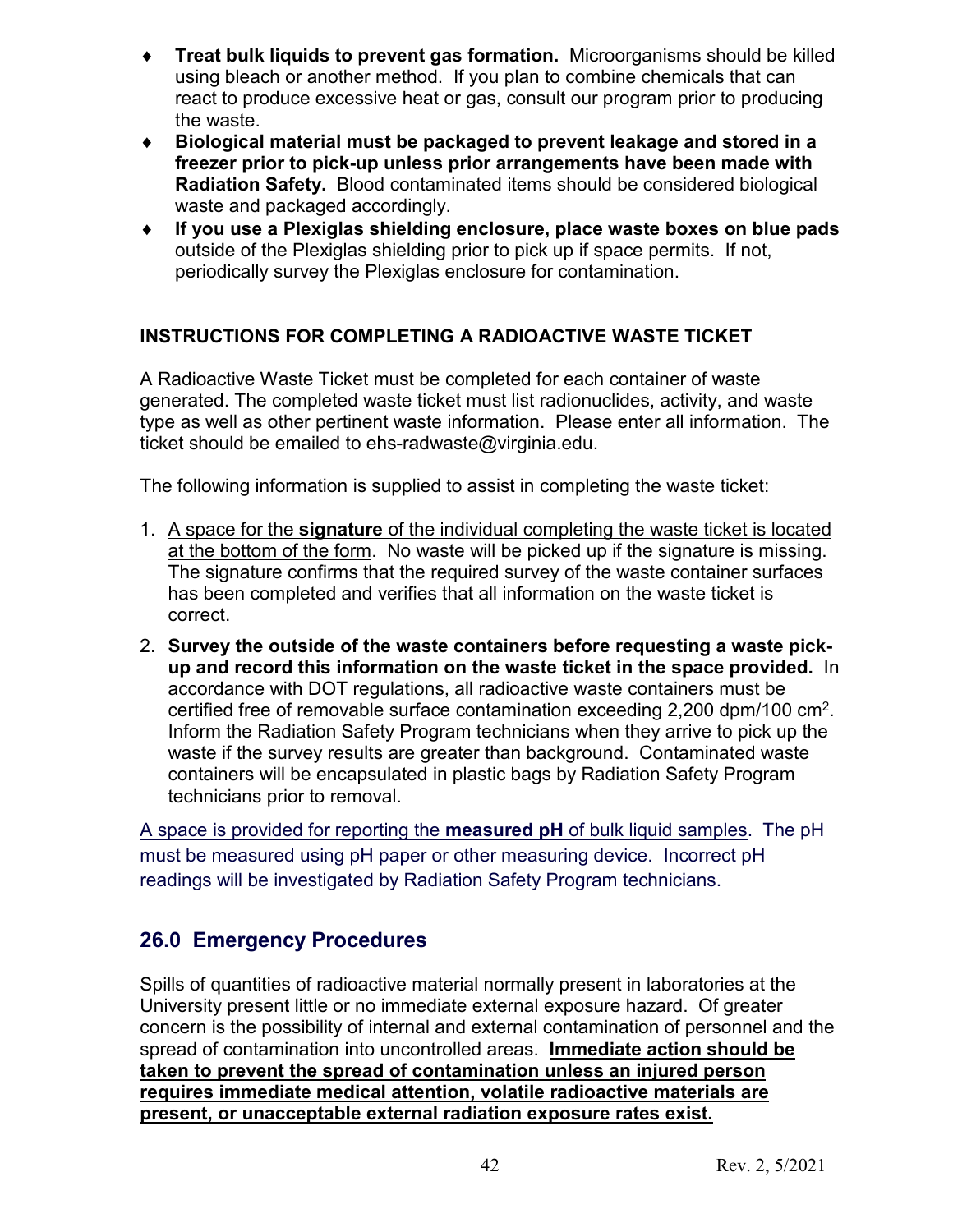**Radioactive spills during weekdays between 8 am and 5 pm**, should be handled in the following manner:

- **If a radioactive emergency involves a fire, injury or risk to personnel or property**, call 911. Radiation Safety Program will be notified.
- **If there is no fire, injury or risk to personnel or property**, confine the spill to the smallest area possible by using paper towels or other absorbent materials and dispose of as radioactive waste. Do not allow spilled radioactive material to enter any floor drains, if possible. Call the Radiation Safety Program at 434- 982-4919 for assistance, not 911.

For **radioactive spills** which occur during **evening hours, weekends, or holidays**:



Be prepared to give the operator the following information: Lab location and call back phone number(s), radioisotope and activity, a brief description of the incident.

If you remain in the laboratory, keep the call back phone free in case Radiation Safety Program staff needs to contact you. If you must leave the lab, call the Radiation Safety Program from your new location. Only leave the lab if required by the emergency or requested by emergency response personnel.

**Minor spills** are those which do **NOT** result in:

- $\blacklozenge$  external personnel contamination
- $\blacklozenge$  radioactive material ingestion
- unacceptable external radiation exposure
- $\blacklozenge$  loss of use of laboratory facilities
- 1. Notify persons in the area that a spill has occurred.
- 2. Prevent the spread of contamination by covering the spill with absorbent paper. (Paper should be dampened if solids are spilled).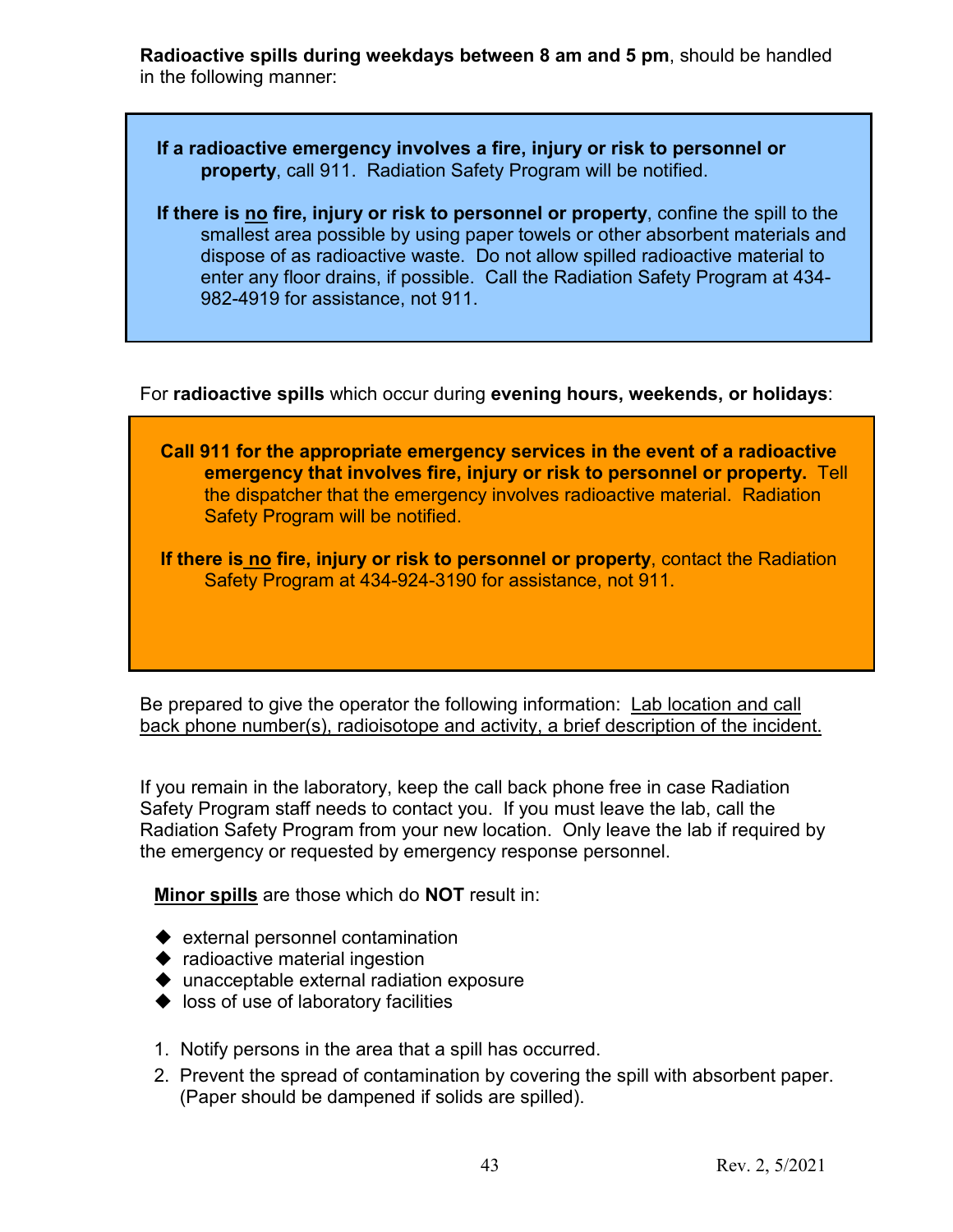- 3. Control access to the spill area as soon as possible by posting warnings on all entrances into the room and by closing off the affected area to prevent the spread of contamination.
- 4. If there is no external exposure to laboratory personnel (i.e. clothing, shoes), put on protective clothing (e.g. gloves, shoe covers) and clean up the spill. Clean up the spill using absorbent paper. If you are unsure how to properly clean up the spill, call the Radiation Safety Program as soon as possible for assistance. Radiation Safety Program staff can offer consultation, equipment and assistance.
- 5. Carefully fold the absorbent paper with the clean side out and place in a plastic bag for transfer to a radioactive waste container. Put contaminated gloves and any other contaminated disposable material in the bag and then call the Radiation Safety Program to report the incident.
- 6. If there is radioactive contamination on clothing, shoes, or personnel, call the Radiation Safety Program for assistance as soon as possible. Potentially contaminated personnel must not leave the area until they have been surveyed by either Radiation Safety Program staff or trained laboratory personnel.
- 7. If radioactive material goes down a floor drain or spills out of the authorized room into unauthorized areas, call the Radiation Safety Program as soon as possible for assistance.
- 8. Survey the area with an appropriate low-range radiation detector survey meter or other appropriate technique. Check the area around the spill for contamination. Also check hands, clothing, and shoes for contamination. All clean-up surveys must be documented in your Laboratory Survey Records.
- 9. Allow no one to return to work in the area unless approved by the RSO. A written report must be submitted to the RSO within five (5) working days of the incident for all spills that involve contaminated personnel or involve unauthorized areas.
- 10. Cooperate with the RSO and Radiation Safety Program staff (e.g., investigation of root cause, provision of requested bioassay samples). Follow the instructions of the RSO and the Radiation Safety Program staff (e.g., decontamination techniques, surveys, provision of bioassay samples, requested documentation).

### **Major spills of liquids or solids** are those that result in:

- $\blacklozenge$  external personnel contamination
- $\blacklozenge$  radioactive material ingestion
- ◆ unacceptable external radiation exposure
- $\blacklozenge$  loss of use of laboratory facilities
- 1. Notify other personnel in the room where the spill occurs.
- 2. Clear the area. If appropriate, survey all persons not involved in the spill and vacate the room.
- 3. Prevent the spread of contamination by covering the spill with absorbent paper (paper should be dampened, if solids are spilled), but do not attempt to clean it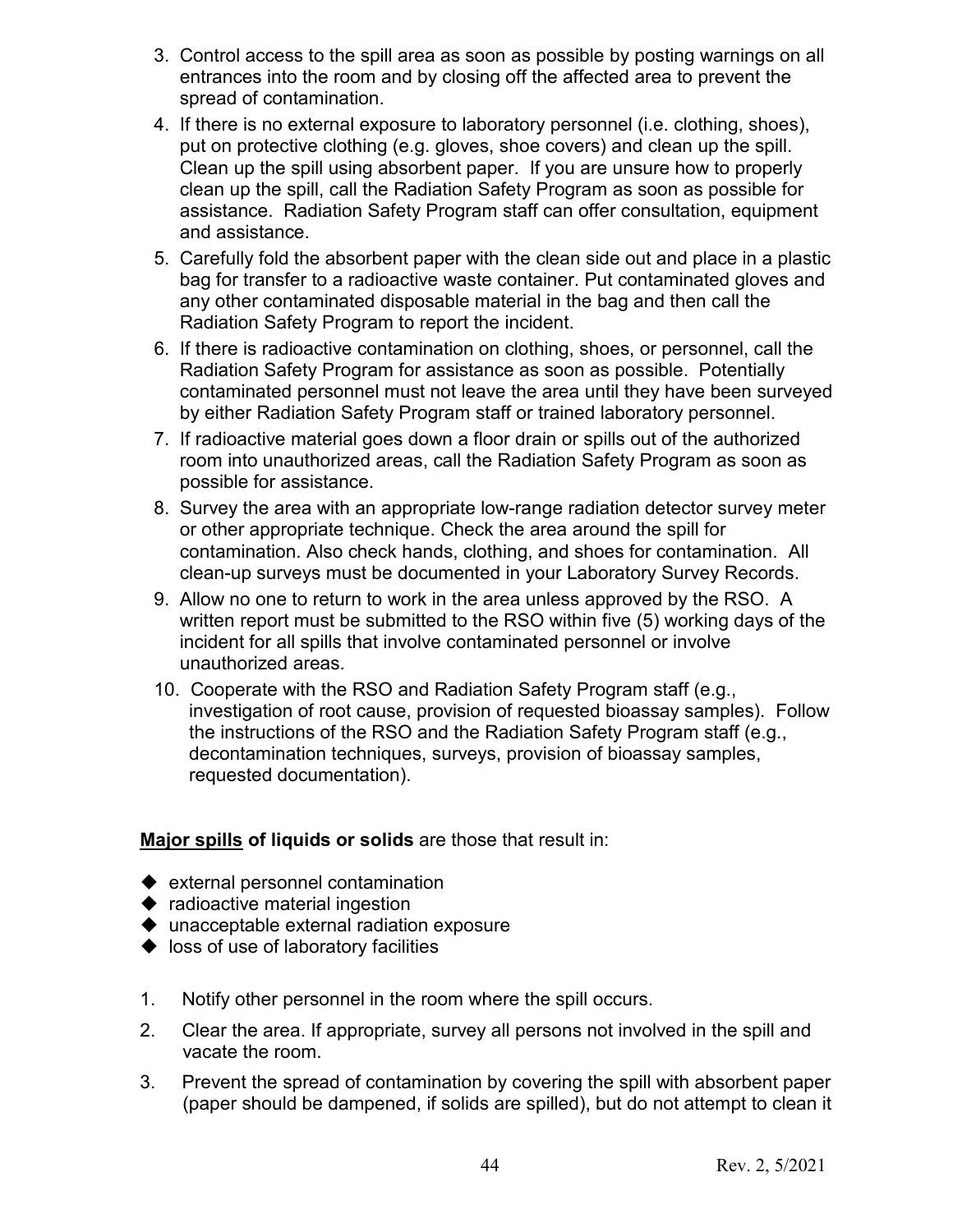up. To prevent the spread of contamination, limit the movement of all personnel who may be contaminated.

- 4. Shield the source only if it can be done without further contamination or significant increase in radiation exposure.
- 5. Close the room and lock or otherwise secure the area to prevent entry. Post the room with a sign to warn anyone trying to enter that a spill of radioactive material has occurred. Stay in the immediate vicinity of the affected room to prevent the spread of contamination and provide the Radiation Safety Program with information and assistance. Control access to the spill area as soon as possible by posting warnings on all entrances to the room and by barricading the affected area to prevent the spread of contamination.
- 5. Notify the Radiation Safety Program immediately. Radiation Safety Program staff will assist you in planning the decontamination procedures.
- 6. Survey all personnel who could possibly have been contaminated. Decontaminate personnel by removing contaminated clothing and flushing contaminated skin with lukewarm water and then washing with a mild soap. Begin personnel surveys to determine if individuals are contaminated. Assume that all persons in the affected area may be contaminated. Do not allow anyone to leave the immediate vicinity until Radiation Safety Program staff has confirmed the results of your preliminary surveys.
- 7. Allow no one to return to work in the area unless approved by the RSO. Radiation Safety Program staff will control access to all areas where the exposure rate is greater than 2 mR/hr. Your detector must be calibrated in units of mR/hr to obtain a measurement in mR/hr; most UVa survey instruments are calibrated in units of CPM. The Radiation Safety Program maintains instruments calibrated to perform exposure rate measurements (mR/hr).
- 8. With permission and possible assistance by Radiation Safety Program staff, put on protective clothing provided by EHS and begin decontamination and cleanup.
- 9. All clean-up surveys must be documented in your Laboratory Survey Records.
- 10. A written report must be submitted to the RSO within five (5) working days of the incident for all spills that involve contaminated personnel or involve unauthorized areas.
- 11. Cooperate with the RSO and the Radiation Safety Program staff (e.g., investigation of root cause, provision of requested bioassay samples). Follow the instructions of the RSO and the Radiation Safety Program staff (e.g., decontamination techniques, surveys, provision of bioassay samples, requested documentation).

### **Incidents Involving Radioactive Dusts, Mists, Fumes, Organic Vapors, and Gases**

- 1. Notify all personnel to vacate the room immediately.
- 2. Shut down ventilation system, if possible, unless it is determined that the room ventilation system needs to be used to clear the air for access purposes.
- 3. Vacate the room. Seal the area, if possible.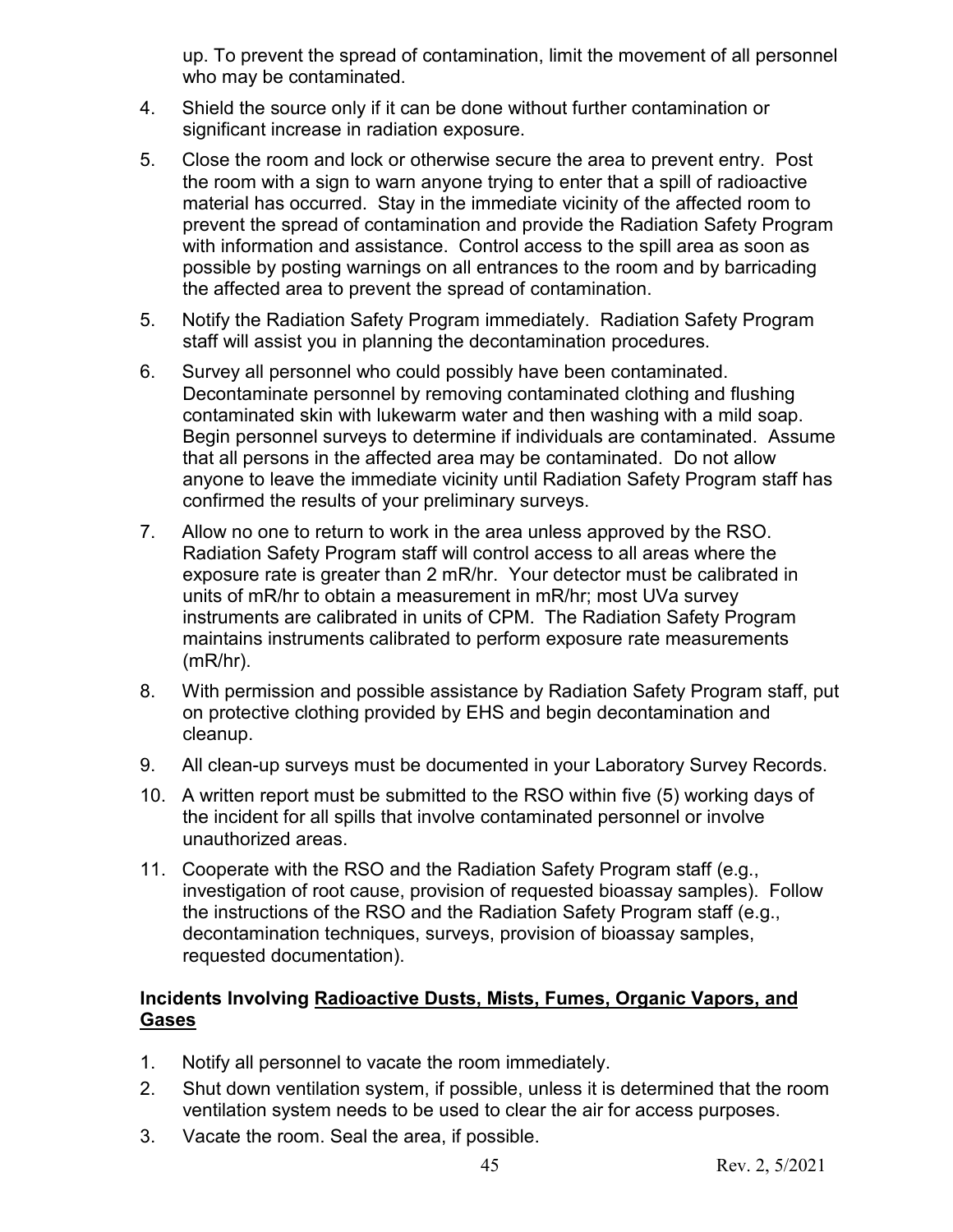- 4. Notify the Radiation Safety Program immediately.
- 5. Ensure that all access doors to the area are closed and posted with radiation warning signs, or post guards (trained) at all access doors to prevent accidental opening of the doors or entry to the area.
- 6. Survey all persons who could have possibly been contaminated. Decontaminate as directed by the RSO or Radiation Safety Program staff.
- 7. Promptly report suspected inhalations and ingestions of licensed material to the Radiation Safety Program.
- 8. Decontaminate the area only when advised and/or supervised by the RSO or Radiation Safety Program staff.
- 9. Allow no one to return to work in the area unless approved by the RSO or Radiation Safety Program staff.
- 10. Cooperate with the RSO and Radiation Safety Program staff (e.g., investigation of root cause, provision of requested bioassay samples). Follow the instructions of the RSO and Radiation Safety Program staff (e.g., decontamination techniques, surveys, provision and collection of bioassay samples, requested documentation).

### **Minor Fires**

- 1. Immediately attempt to put out the fire by approved methods (e.g., fire extinguisher) if other fire hazards or radiation hazards are not present.
- 2. Notify all persons present to vacate the area and have one individual immediately call the Radiation Safety Program and fire department (as instructed by RSO).
- 3. Once the fire is out, isolate the area to prevent the spread of possible contamination.
- 4. Survey all persons involved in combating the fire for possible contamination.
- 5. Decontaminate personnel by removing contaminated clothing and flushing contaminated skin with lukewarm water, then washing with a mild soap.
- 6. In consultation with the RSO or Radiation Safety Program staff, determine a plan of decontamination and the types of protective devices and survey equipment that will be necessary to decontaminate the area.
- 7. Allow no one to return to work in the area unless approved by the RSO or Radiation Safety Program staff.
- 8. Cooperate with the RSO and Radiation Safety Program staff (e.g., investigation of root cause, provision of requested bioassay samples). Follow the instructions of the RSO and Radiation Safety Program staff (e.g., decontamination techniques, surveys, provision of bioassay samples, requested documentation).

## **Fires, Explosions, or Major Emergencies**

- 1. Notify all persons in the area to leave immediately.
- 2. Call 911
- 3. Notify the Radiation Safety Program and other facility safety personnel.
- 4. Upon arrival of firefighters, inform them where radioactive materials are stored or where radioisotopes were being used; inform them of the present location of the licensed material and the best possible entrance route to the radiation area,